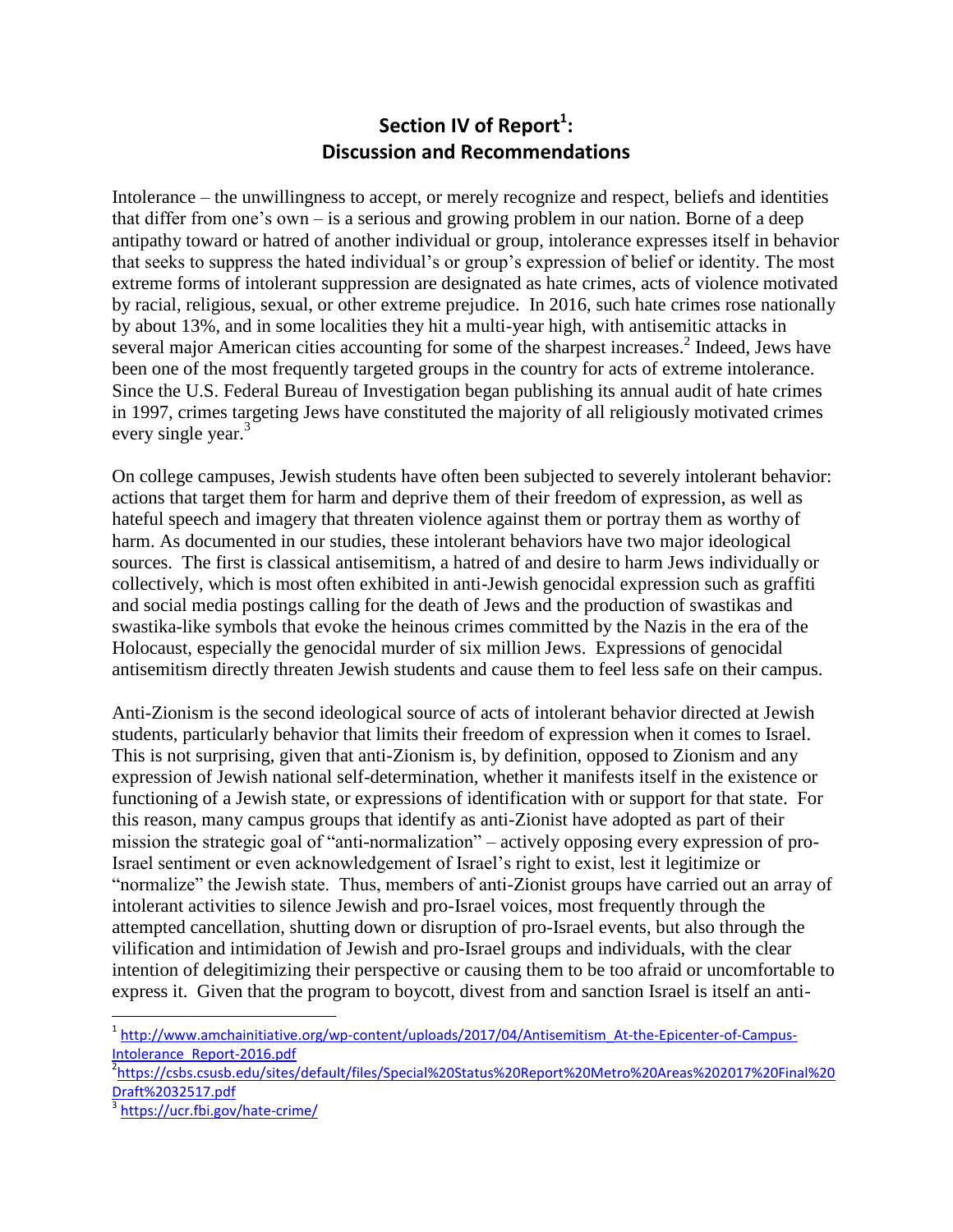normalization tactic to ensure the isolation, delegitimization and elimination of the Jewish state, it is no wonder that the intensive BDS activities leading up to anti-Israel divestment votes at several schools in our study correlated strongly with spikes in antisemitic expression and the targeting of Jewish students and staff for harm at those schools.

Although these diverse ideological sources of anti-Jewish hostility have made Jewish students particularly vulnerable to intolerance, they are far from the only students who have been targeted for harm on many campuses. As we noted, the sharp increase in genocidal expression from 2015 to 2016, coupled with the use of classic symbols of genocidal antisemitism to express hatred not only of Jews but of other campus groups as well, suggests that there are deep divisions within the campus community that are resulting in profoundly intolerant behavior threatening the safety and well-being of many students. And this disturbing trend does not seem to be abating. In the first two and a half months in 2017 alone, there were more than **30** incidents involving anti-Jewish genocidal expression on the schools in our study, with several of these incidents affecting not only Jewish students but other members of the campus community who have been targeted for their opinion or identity.

In addition, while Jewish and pro-Israel students are the most frequently and consistently targeted victims of anti-normalization campaigns, other groups have been targeted in a similar fashion, as the recent violent protests of speakers brought to campus by Republican student groups at UC Berkeley<sup>4</sup> and Middlebury College<sup>5</sup> demonstrate. Such intolerance not only deprives students of their freedom of expression and beliefs, it also tremendously undermines the academic mission of the university and its commitment to being a free marketplace of ideas.

In the current climate of increasing polarization and acts of extreme intolerance, we believe that Jewish students, and all students, will be best served when university administrators treat antisemitism and other acts of bigotry as forms of intolerant behavior that must be addressed with a single behavioral standard applied equitably to all forms of intolerance. We urge administrators to take the following steps to reduce intolerance and promote free expression on their campus:

- Review, update and diligently enforce campus policies and procedures to guarantee that all members of the campus community, irrespective of their opinions, beliefs or identity, are equitably and adequately protected from intolerant behavior that infringes on their freedom of expression and denies them equal rights.
- Ensure that prompt and appropriate disciplinary measures are taken when any individual or group engages in behavior that suppresses the freedom of expression or civil rights of others.
- Develop protocols for ensuring that university-approved student groups do not engage in behaviors that violate the freedom of speech or civil rights of others. We recommend that before granting university approval to a new or renewing student organization, leaders of each group should be required to adequately explain how their activities will avoid

l 4 <http://ktla.com/2017/02/02/uc-berkeley-protests-of-breitbarts-milo-yiannopoulos-caused-100000-in-damage/>

<sup>&</sup>lt;sup>5</sup> <http://www.newsweek.com/charles-murray-my-free-speech-ordeal-middlebury-564419>